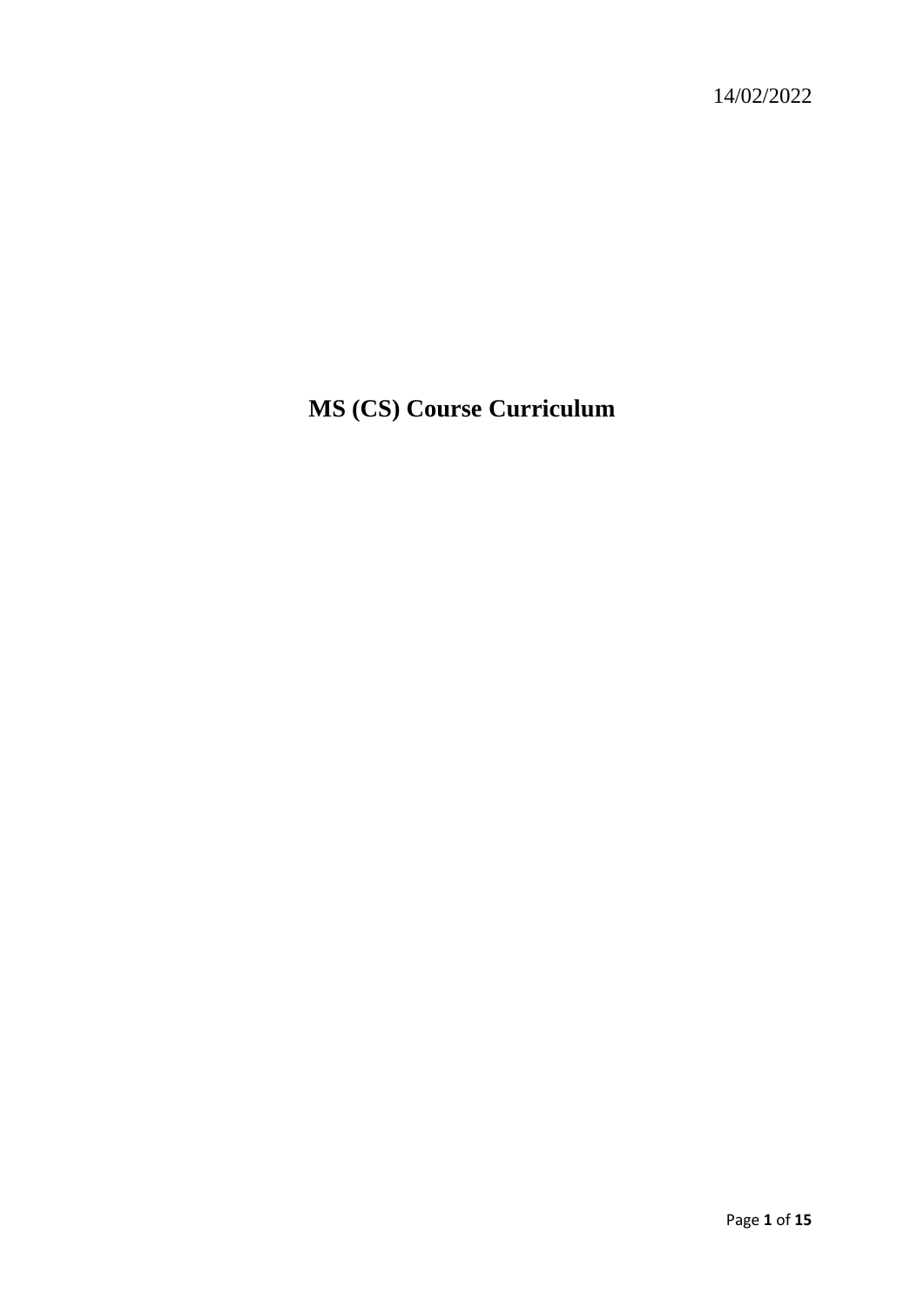# **Department of Computer Science**

Department of Computer Science is committed to inculcate in its students strong analytical, critical, ethical and technical skills related to software development. The department with it's dedicated, hardworking and research oriented faculty along with well-equipped labs of international standard aims to produce quality computing experts for the betterment of economy, progress and development of our beloved country.

MS in Computer Science programme is designed in line with national and international academic standards to achieve the following goals:

- To develop understanding of theoretical concept and principles underlying the science of computing technology.
- To develop a strong foundation and enthusiasm in students for computer science in general and computing in particular.
- Application of theories to practice and application of computing knowledge and skills in research, industry, government and private organization, planning and development at all level of working.

To achieve its goals the Department of Computer Science offers MS in Computer Science with the following field of specializations:

> **i. Information Management ii. Software Design and Management iii. Web Engineering**

MS in Computer Science is of Thirty (30) credit hours programme; Core courses carry fifteen (15) credit hours while the remaining fifteen (15) credit hours can be earned from the list of electives of the relevant specialization.

# **MS IN COMPUTER SCIENCE**

# **Core Courses**

CS-6001 Advanced Operating Systems CS-6003 Advanced Algorithm Analysis CS-6004 Theory of Programming Languages CS-6006 Advanced Theory of Computation CS-6008 Advanced Computer Architecture

# **Compulsory Core**

• CS-7005 Research Methodology

# **General Electives**

 $\bullet$  CS-6099 Thesis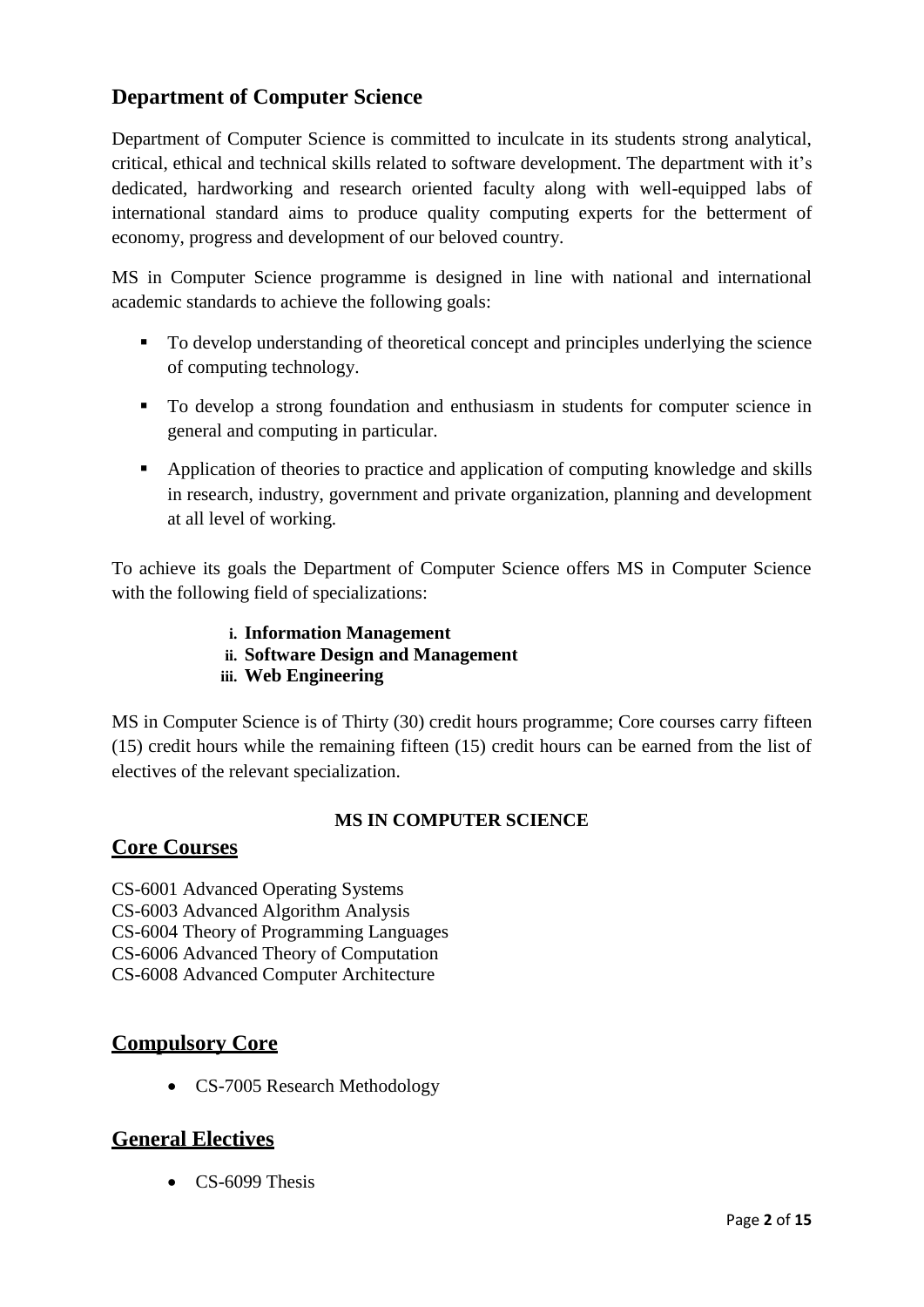## **ELECTIVE COURSES FOR SPECIALIZATION IN INFORMATION MANAGEMENT**

- CS-6101 Advance Database Management System
- CS-6103 Object Oriented Databases
- CS-6108 User Interface Analysis and Design
- CS-6109 Intelligent Systems
- CS-6110 Advanced Machine Learning
- CS-6113 Tools and Techniques in Data science
- CS-7102 Advanced Data Warehousing
- CS-7104 Web Based DBMS
- CS-7105 Topics in Databases Management Systems
- CS-7106 Database Security
- CS-7107 Advanced Data Mining
- CS-7111 Big Data Analytics
- CS-7112 Deep Learning
- CS-7113 Knowledge Management

## **ELECTIVE COURSES FOR SPECIALIZATION IN SOFTWARE DESIGN AND MANAGEMENT**

- CS-6201 Software Quality Assurance
- CS-6202 Requirement Engineering
- CS-6203 Software System Architecture
- CS-6204 Software Design
- CS-6205 Software Project Management
- CS-6210 Software Configuration Management
- CS-7206 Information Retrieval
- CS-7207 Software Process Improvement
- CS-7208 Software Risk Management
- CS-7209 Software Measurement & Metrics
- CS-7211 Component Based Software Engineering

#### **ELECTIVE COURSES FOR SPECIALIZATION IN WEB ENGINEERING**

CS-6302 Web Services

- CS-6304 Mobile Commerce Technology
- CS-6305 Advanced Web Systems & Technologies
- CS-6306 Internet Banking
- CS-6307 E-Commerce Strategies and Technology
- CS-6308 Social Marketing and Social Networking Applications
- CS-6311 Rich Internet Applications
- CS-7301 Semantic Web
- CS-7303 Cyber Crime and Security
- CS-7309 Multimedia Databases
- CS-7310 Web Mining
- CS-7312 Social Network Analysis
- CS-7313 Device-To-Device Communication
- CS-7314 Advanced Cloud Computing
- CS-7315 Advanced Wireless Networks
- CS-7316 Advanced Cryptography and Network security
- CS-7317 Advanced Data Communication and Networks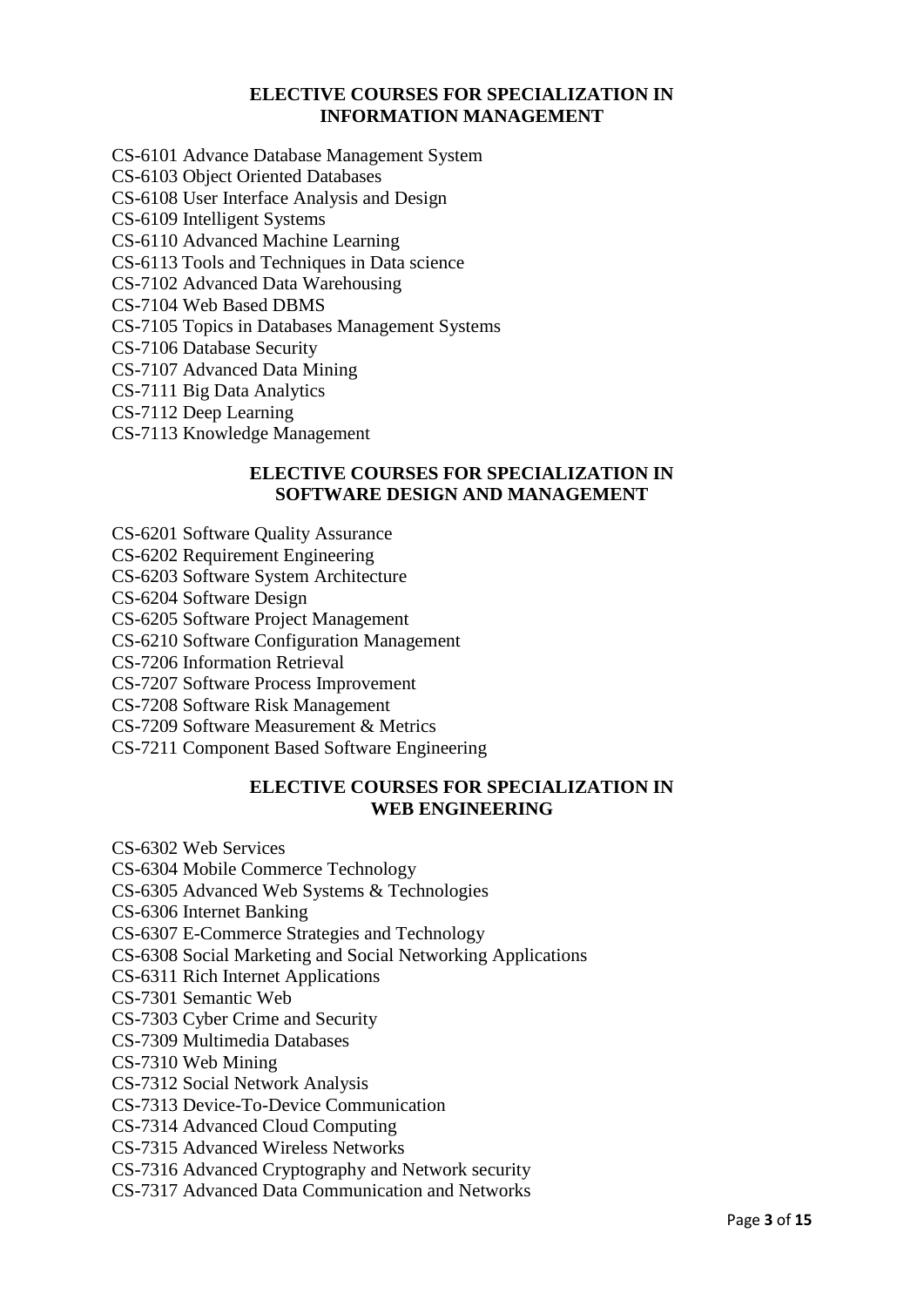## **COURSE DESCRIPTIONS**

#### **CS-6001 Advanced Operating Systems**

Operating system structures, microkernel approach, Memory and I/O virtualization, Multimedia operating systems, Parallel and distributed systems, Protection mechanisms and authentication, Operating system design, case studies of various operating systems.

#### **CS-6003Advanced Algorithm Analysis**

Fundamentals of formal techniques and the underlying mathematical theory, NPcompleteness. Search Techniques, Randomized Algorithms. Heuristic and Approximation Algorithms. Asymptotic analysis of upper and average complexity bounds using big-O, little-O, and theta notation. Fundamental algorithmic strategies (brute-force, greedy, divide and conquer, backtracking, branch-and-bound, pattern matching, and numerical approximations) are covered. Standard graph and tree algorithms. Complexity classes, time and space tradeoffs in algorithms, using recurrence relations to analyze recursive algorithms, noncomputable functions, the halting problem, and the implications of non-computability. Algorithmic animation. Mathematical concepts used in describing the complexity of an algorithm. Algorithm selection strategies.

## **CS- 6004 Theory of Programming Languages**

Introduction: Models of Computation, Syntax and Semantics, Pragmatics, Language Design Principles. Syntax and Semantics: Context-Free Grammars, Regular Expressions, Attribute Grammars and Static Semantics, Algebraic Semantics, Axiomatic Semantics, Denotational Semantics. BNF grammars and Syntax, Operational Equivalence, Abstraction and Generalization, Expressions, Assignment Statement, and Control Structures, Functional Programming: The Lambda Calculus, Operational Semantics, Reduction Order, Recursive Functions, Logic Programming, Inference Engine, Concurrency.

## **CS-6006 Advanced Theory of Computation**

Automata theory, formal languages, Turing machines, computability theory and reducibility, computational complexity, determinism, non-determinism, time hierarchy, space hierarchy, NP completeness, selected advanced topics.

## **CS-6008 Advanced Computer Architecture**

Quantitative principles of Computer Design, Memory technology and optimizations, Virtual memory and virtual machines, Instruction level parallelism and its optimization, data level and thread level parallelism, Domain specific architectures.

## **CS- 6099Thesis**

The aim of the thesis is to develop the students' ability in organizing, documenting and producing a non-trivial piece of work, starting from a brief description of what is wanted and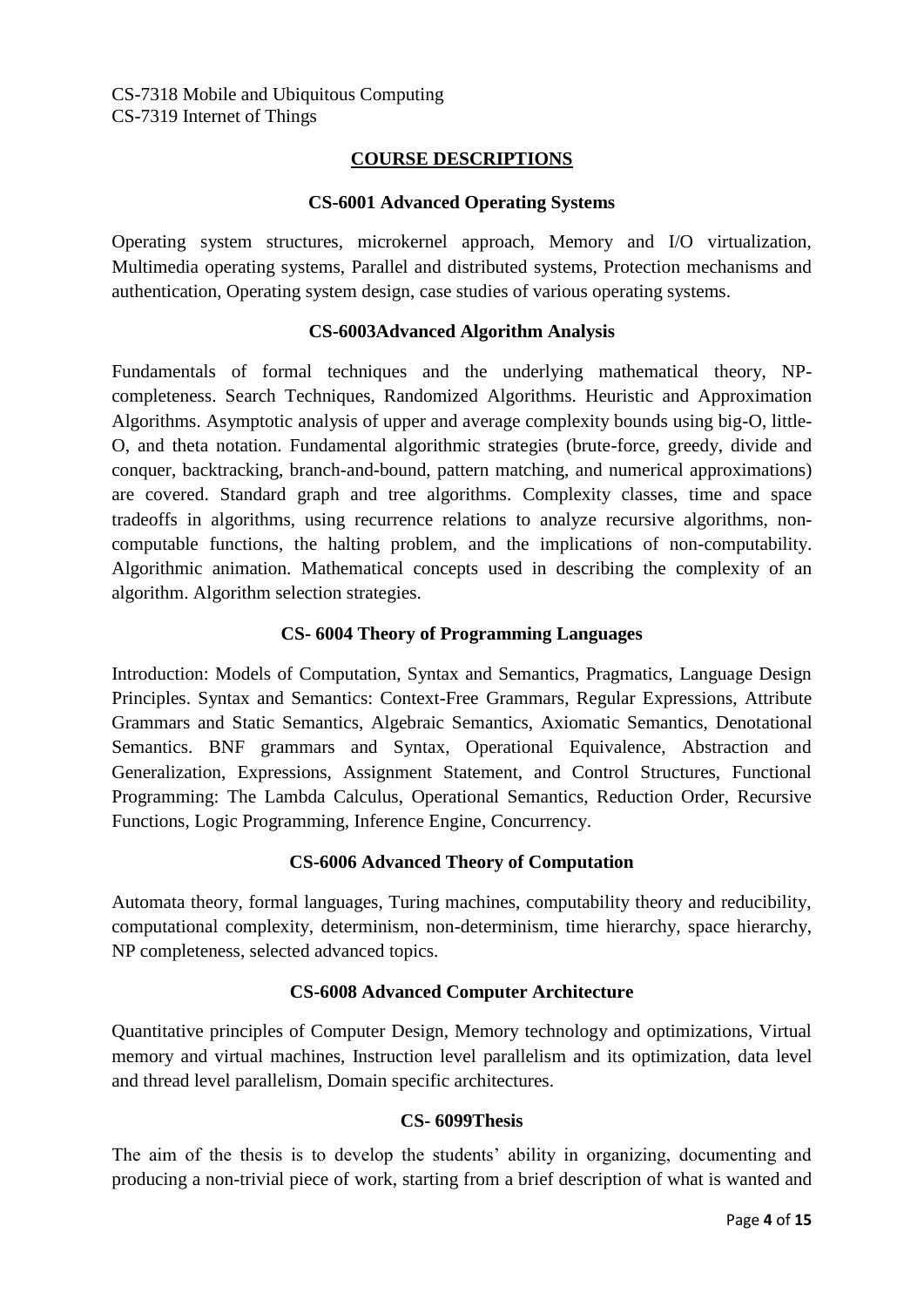finishing with a preparation of a comprehensive document, which is presented before the thesis/project evaluation committee. Thesis is assigned to inculcate and evaluate the research and development abilities of the students. The student is required to choose and conduct research and/or development work theoretical or experimental, under the supervision and guidance of a Supervisor as per University rules.

## **CS-6101 Advanced Database Management System**

Role and functions of database administration, data planning and information architectures, data centered information systems development. Advanced database manipulation with highlevel languages and natural languages. Next Generation of DBMS; Object-Oriented DBMS.Data Warehousing, architecture, multidimensional databases, STAR schema, extract and transformation (ETL) tools, OLAP tools. Use of CASE tools to support information systems design and development. Maintaining data base integrity, technical, administrative and legal mechanisms. Deploying and managing data in a distributed (shared, networked) environment, database (SQL) servers, middleware tools to access enterprise databases on host computers. Organizational strategies for database administration, encouraging the use of advanced DBMS and supporting systems development and operations.

## **CS-6103 Object Oriented Databases**

Refreshing, extension and formalization of basic concepts in object oriented programming and relational databases. Classes, objects, inheritance, polymorphism, encapsulation, static and dynamic binding, message sending, relational mathematics, normal forms. Handling of non-normalized structures. Extensions, generalizations of relational modeling and corresponding mathematics modeling. Object management systems. Concepts and problems. Persistent programming Methods and systems. Object database management systems. Modeling, meta programming, transaction, garbage collection, query handling. Prototypes and user interfaces. Problems related to temporal and spatial aspects. Existing systems. An overview of commercial and academic systems.

## **CS-6108 User Interface Analysis & Design**

Introduction to HCL,HCL Paradigms, Design process; Know The User – Ethnography, Interviews, Questionnaires, etc., Requirements Gathering and Task Analysis, Understanding the Human –Cognitive Frameworks ,Mental Models ,Memory, Attention ,Big –Picture models of user: Characteristics, Gulf of Execution, Modeling the Human-Model Processor ,GOMS, Fits, User-Centered Design Principles, Design – Avoid Errors and Provide Help; Graphic Physiology ;Visual Structure; Icons ;Graphic color, Futuristic Videos, Prototyping-What, when ,why, how ,User Interface Software, Typography, Observational Techniques, Dialogue Styles-Command Language, WIMP, Direct Manipulation, Cognitive Walkthroughs, Dialogue Styles- Pen and PDA, Large Screen ,Speech ,Web Design, Design of cell phone Services and UIs.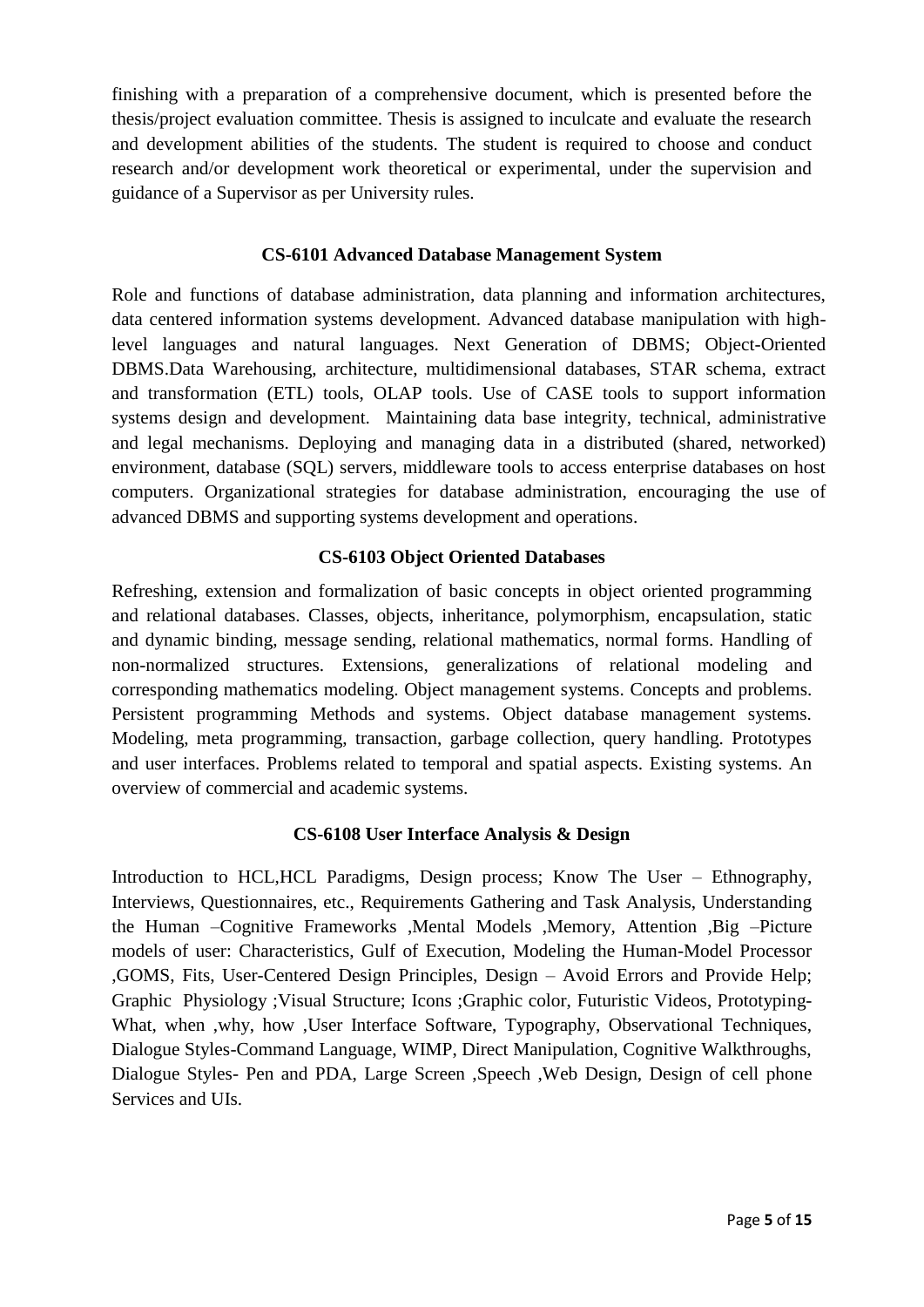#### **CS-6109 Intelligent Systems**

Introduction to Artificial Intelligence ,Logic Programming Using Prolog, Searching Techniques ,Knowledge Representation and Reasoning, Design & Development of Expert Systems, Basics of Natural Language Processing ,Design & Development of Neutral Network Applications ,Fundamentals of unsupervised learning techniques, Overview of decision tree learning ,Introduction to genetic algorithms ,Introduction to fuzzy systems, Components and architecture of a robot ,Intelligent agents and agent frameworks.

#### **CS-6110 Advanced Machine Learning**

Machine learning and statistical pattern recognition. Supervised learning: Part I (Graphical models (full Bayes, Naïve Bayes), Decision trees for classification & regression for both categorical & numerical data, Ensemble methods, Random forests, Boosting (Adaboost and Xgboost), Stacking; Part II (Four Components of Machine Learning Algorithm (Hypothesis, Loss Functions, Derivatives and Optimization Algorithms), Gradient Descent, Stochastic Gradient Descent, Linear Regression, Nonlinear Regression, Perceptron, Support vector machines, Kernel Methods, Logistic Regression, Softmax, Neural networks); Unsupervised learning: K-means, Density Based Clustering Methods (DBSCAN, etc.), Gaussian mixture models, EM algorithm, etc.; Reinforcement learning; Tuning model complexity; Bias-Variance Tradeoff; Grid Search, Random Search; Evaluation Metrics; Reporting predictive performance

#### **CS-6113 Tools and Techniques in Data Science**

Introduction to Data Science, Data Science Life cycle & Process (Asking Right Questions, Obtaining Data, Understanding Data, Building Predictive Models, Generating Visualizations) For Building Data Products, Introduction to Data (Types of Data and Datasets), Data Quality (Measurement and Data Collection Issues), Data pre-processing Stages (Aggregation, Sampling, Dimensionality Reduction, Feature subset selection, Feature creation etc.), Algebraic & Probabilistic View of Data, Introduction to Python Data Science Stack (Python, Numpy, Pandas, Matplotlib), Relational Algebra & SQL, Scraping & Data Wrangling (assessing, structuring, cleaning & munging of data), Basic Descriptive & Exploratory Data Analysis, Introduction to Text Analysis (Stemming, Lemmatization, Bag of Words, TF-IDF), Introduction to Prediction and Inference (Supervised & Unsupervised) Algorithms, Introduction to Scikit Learn, Bias-Variance Tradeoff, Model Evaluation & Performance Metrics (Accuracy, Contingency Matrix, Precision-Recall, F-1 Score, Lift, etc.), Introduction to Map-Reduce paradigm

#### **CS-6201 Software Quality Assurance**

Quality Assurance, Quality Engineering , Concepts, Issues, and Techniques, Test Activities, Management, and Automation, Coverage and Usage Testing Based on Checklists and Partitions, Input Domain Partitioning and Boundary Testing, Coverage and Usage Testing Based on Finite-State Machines and Markov Chains, Control Flow, Data Dependency, and Interaction Testing, Testing Techniques: Adaptation, Specialization, and Integration. Defect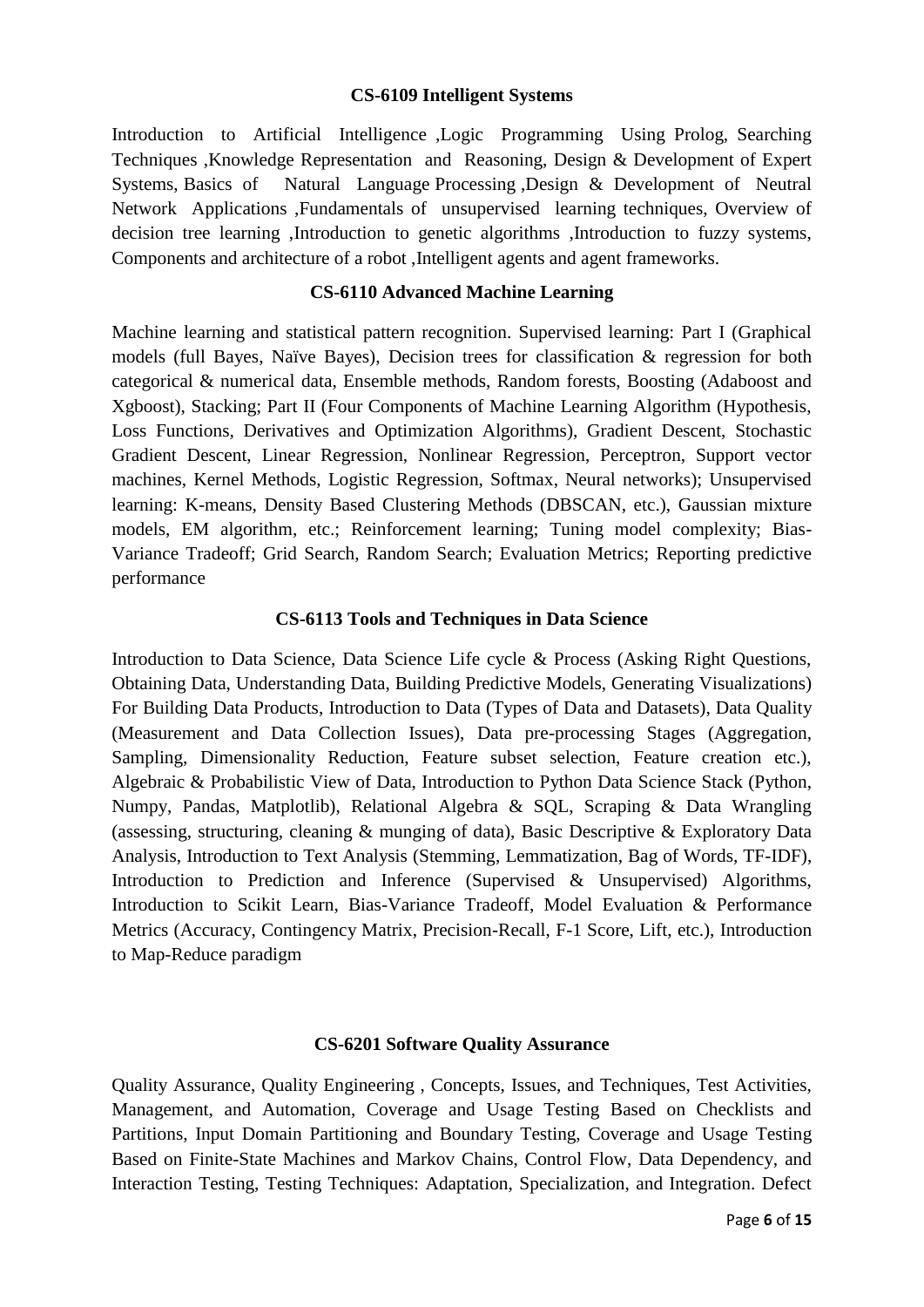Prevention and Process Improvement, Software Inspection, Formal Verification, Fault Tolerance and Failure Containment, Comparing Quality Assurance Techniques and Activities. Feedback Loop and Activities for Quantifiable Quality Improvement, Quality Models and Measurements, Defect Classification and Analysis.Risk Identification for Quantifiable Quality Improvement, Software Reliability Engineering.

## **CS-6202 Requirement Engineering**

Role of requirements engineering in system development, Fundamental concepts and activities of requirements engineering, Information elicitation techniques, Fundamentals of goal-oriented requirements engineering, Modeling behavioral goals, Modeling quality goals, Goal modeling heuristics, Deriving operational requirements from goals, Requirements Specification, Requirements verification and validation, Management of inconsistency and conflict, requirements engineering risks, requirement change control board and process, the role of quality goals in the requirements selection process, Techniques for requirements evaluation, selection and prioritization, Requirements management, Requirements traceability and impact analysis.

## **CS-6203 Software System Architecture**

The architecture business cycle, Understanding and achieving quality attributes, Attributedriven design, Documenting software architecture, Evaluating software architecture, Architecture reuse Life-cycle view of architecture design and analysis methods, The QAW, a method for eliciting critical quality attributes, such as availability, performance, security, interoperability, and modifiability, Architecture Driven Design, Evaluating a software architecture (ATAM, CBAM, ARID), Principles of sound documentation, View types, styles and views, Advanced concepts such as refinement, context diagrams, variability, software interfaces, and how to document interfaces, Documenting the behavior of software elements and software systems, Choosing relevant views, Building a documentation package, Future of Software Design, Architecture Description Languages , Introduction to AADL , AADL, Testing Architectures, Feature Modeling in SPLs, Testing a Family of Products.

## **CS-6204 Software Design**

Software Processes, Software Design Basics, Software Architecture, Software Design Principles, Software Patterns, Design Patterns, Creational Design Patterns, Introduction to Architectural Patterns, Structural Design Patterns, Behavioral Patterns, Idioms, Anti-Patterns, Model Driven Architecture, Service Oriented Architecture (SOA)

## **CS-6205 Software Project Management**

Software Crisis and Software Engineering, Classic Mistakes, Overview of Project Management, PMI Process Groups, Software project Phases, Project charter, Statement of Work (SOW), Development lifecycle models, matching lifecycles to projects, Project plans, Work Breakdown Structures (WBS), Estimation of effort and cost (Expert Judgment, FP and Use Case point methods),Project network diagram fundamentals, CPM, PERT, Gantt charts, Critical chain scheduling, Using MS Project -Assigning Resources, Resource leveling, Team models, Managing conflict and motivating, Status reporting, Project metrics, EVM,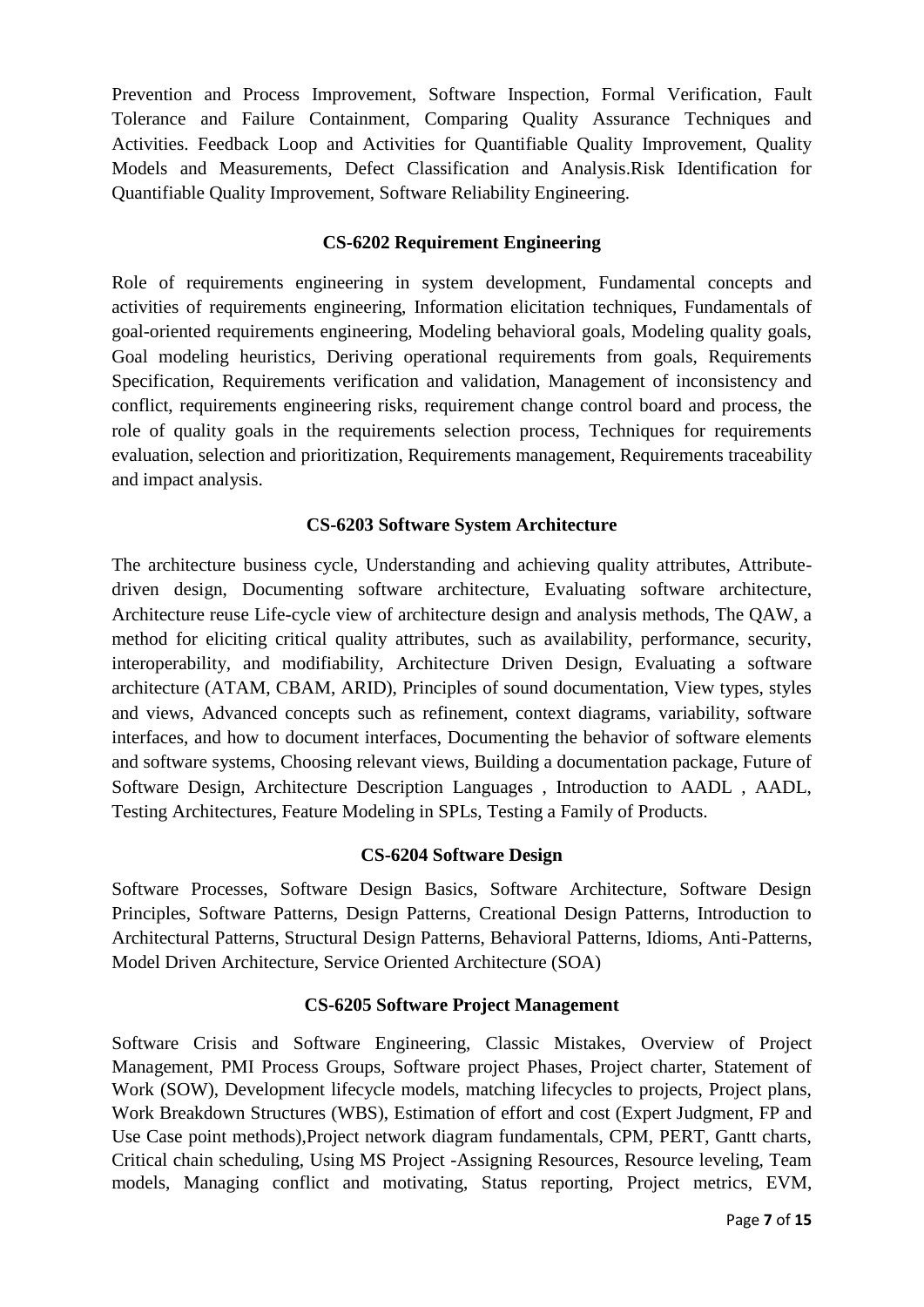Communications Techniques, Risk management and Change control Project Recovery, Documentation, Cutover/Migration, Post Project Reviews, Closing.

## **CS-6210 Software Configuration Management**

Source Code Management, Build Engineering, Environment Configuration, Change Control, Release Management, Deployment, Architecting Your Application for CM, Hardware Configuration Management, Rightsizing Your Processes, Overcoming Resistance to Change, Learning From Mistakes, Establishing IT Controls and Compliance, Industry Standards and Framework.

## **CS-6302 Web Services**

Web Services, Service-Oriented Architecture, SOA development lifecycle, Enterprise Service Bus, SOA analysis and design methods, HTTP and XML, Simple Object Access Protocol (SOAP), Web Service Description Language (WSDL), Universal Description, Discovery and Integration (UDDI), WS-I Basic and Related Profiles, REST, Web Services as Component-Based Software, Web service development API.

## **CS-6304 Mobile Commerce Technology**

Characteristics and functions M-commerce technology, M-commerce applications, Mcommerce trust, security, and payment, M-commerce business model, Current and emerging M-commerce services such as mobile financial services, mobile entertainment services, and location-based M-commerce services, Group-oriented mobile commerce services and transactions management, wireless user interface design, Design and develop mobile applications using a prominent mobile technology.

## **CS-6305 Advanced Web Systems & Technologies**

Web Effort Estimation, Web Productivity Measurement and Benchmarking, Web Quality, Web Usability, Web System Reliability and Performance, Web Application Testing, Conceptual Modeling of Web Applications, Model-Based Web Application Development, Modeling Notation for Complex Web Applications, Statistics Analysis, W3C Web Content Accessibility Guidelines, Internationalization, Mobile Web Applications, Mobile Web for Social Development, Accessible Rich Internet Applications (WAI-ARIA), Declarative Web Applications, Web Components, Web 2.0 & Associated Technologies, Web Real Time Communication and Web Authoring.

## **CS-6306 Internet Banking**

e-Banking, Informational websites, Transactional websites, Internet Banking components, Internet Banking Trends & Directions, Retail payment trends, The global payments landscape, Emerging products & technologies, Operating Strategies & Management Models, Product Development Life Cycle, Internet Banking products including the contactless card, mobile payments, biometrics, stored value cards and bit coins, Managing risk in Internet Banking activities, Internet Banking controls, Risk in new and emerging Internet Banking payments and Critical issues in Internet Banking Development.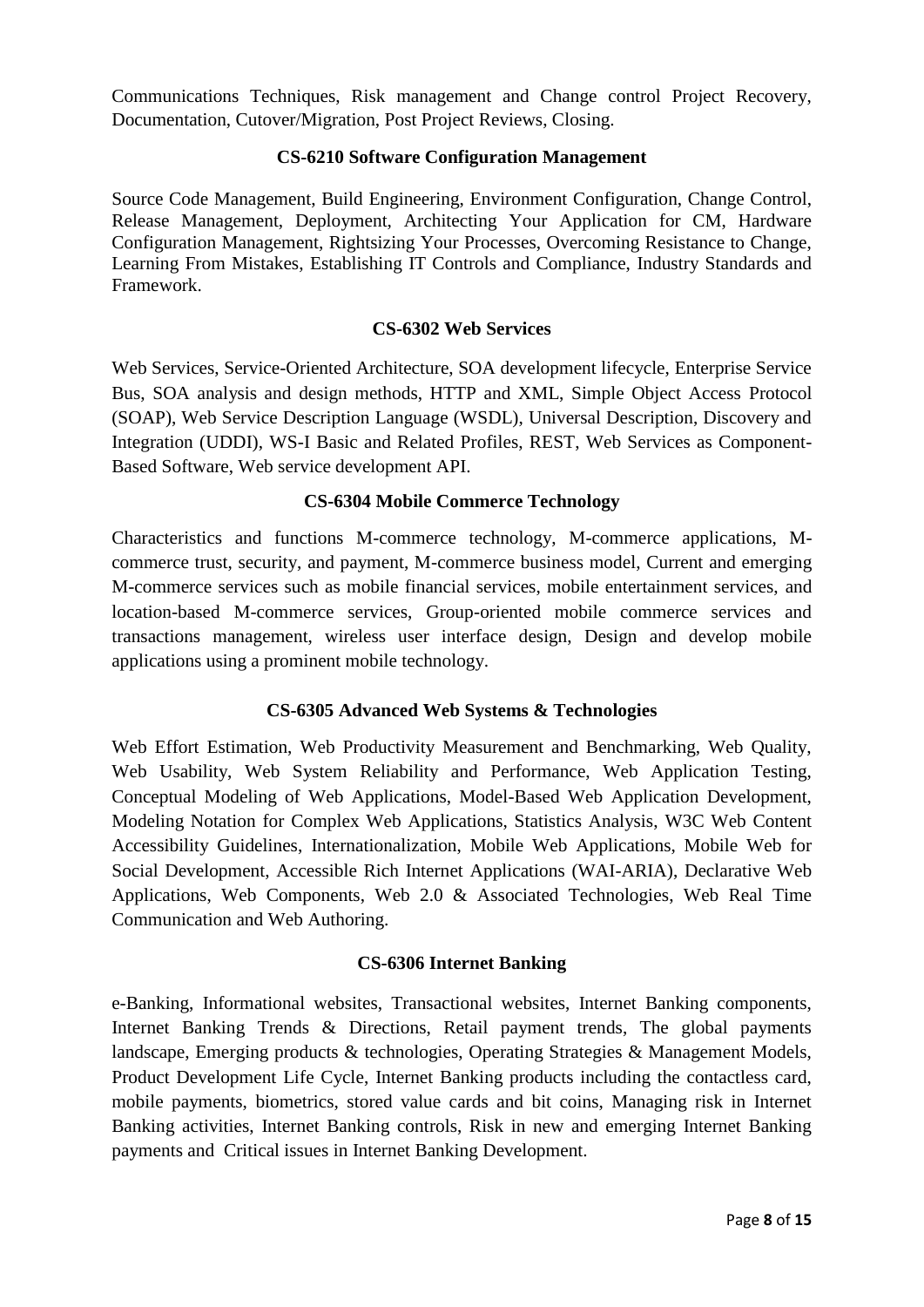## **CS-6307 E-Commerce Strategies and Technology**

Electronic Commerce, E-Marketplaces, E-Tailing Products and Services, Online Marketing and Online Consumer Behavior, Business- to-Business E-Commerce, E-Government and E-Learning, Web 2.0, Social Networks and Search Engine Optimization, E-Commerce Security, Payment Solutions and Order Fulfillment, E-Commerce Strategy and Global Issues, Legal, Ethical and Tax Issues, E-Commerce Business Analysis and Development.

## **CS-6308 Social Marketing and Social Networking Applications**

Social Marketing, The role of content marketing in a multi-channel marketing world, Business Objectives and User-Centred Content, Brand Storytelling and Branded Content, Content Marketing for Multiple Online and Traditional Channels, Devices and Context, Content Marketing Strategy, Challenges and Considerations in Content Marketing, online social networking applications and their design/development, Develop dynamic web sites and applications on social networking platforms using server-side programming technology to meet strategic marketing goals.

## **CS-6311 Rich Internet Applications**

Key Characteristics of Rich Internet Applications, RIA Platforms, RIA Architectures, RIA Architecture Details, RIA Benefits, RIA Drawbacks, RIA Patterns, RIA Best Practices, Direct Web Remoting, Mashups, RIA Using different frame works, RIA using various Toolkits, Latest trends and technologies in RIA.

## **CS-7005 Research Methodology**

It covers categories, techniques and process of doing research in Computer Science like Qualitative and Quantitative. It also addresses the process of formulating appropriate research questions/problems, objectives and hypothesis, techniques for reviewing literature, approaches for testing relationship and patterns. It introduces the essential aspects of designing, supporting and conducting a research project. This course covers research proposal, select an appropriate methodology with which to conduct the research and defend the methodology of their selection and understand the various tasks required to carry out the research.

## **CS-7102 Advance Data Warehousing**

Advanced concepts involved in developing data warehouses and data marts, planning, design, implementation, and evaluation; review of vendor data warehouse products; cases involving contemporary implementations in business, government and industry; techniques for maximizing effectiveness through OLAP and data mining. Critical Factors to design data warehouse. Data management, Data quality, Performance usage, Business Intelligence, Analytics and Big Data, Data warehousing Architectures.

## **CS-7104 Web Based DBMS**

Web based database processing environment. Design and implement a web based database suing MySQL. Developing script using PHP. Design code and implementation of a fully integrated database driven web site in PHP/MySQL environment. Development of Scripts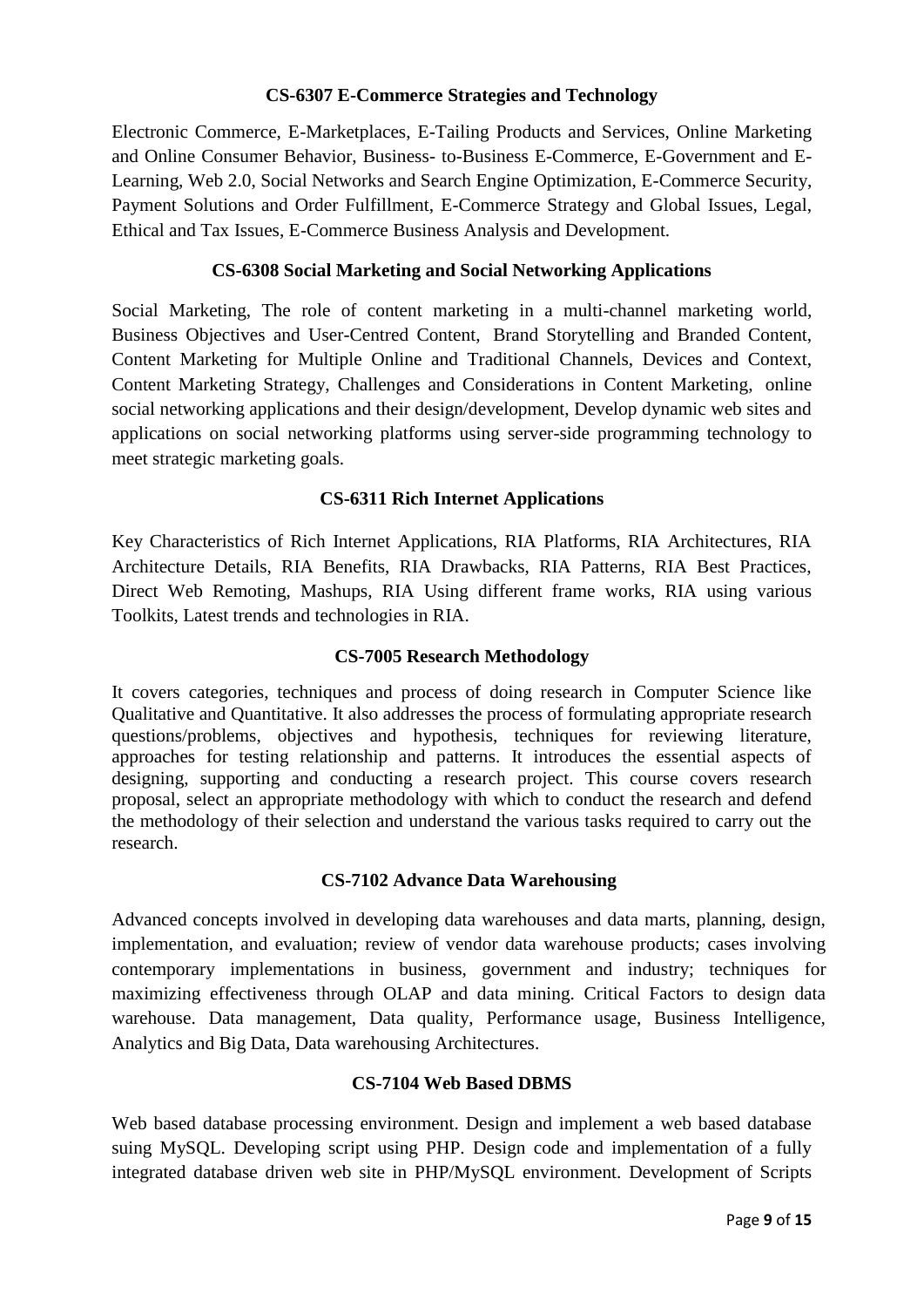using ASP. Etc. Relational database servers, build a client server architecture and prototype client/server application to access database,

#### **CS-7105 Topics in Database Management Systems**

Modern database and information systems as well as research issues in the field. Object oriented, workflow, active, deductive, spatial, temporal and multimedia databases. recent advances in database systems such as data mining, on-line analytical processing, data warehousing, declarative and visual query languages, multimedia database tools, web and unstructured data sources, and client-server and heterogeneous systems.

#### **CS-7106 Database Security**

Information Security Fundamentals and the Types of Attacks-Information Security Fundamentals, Attackers and their attacks ; Information Security Framework ,Operating System and user Administration- Operating System and User Administration, Profiles, Passwords, Privileges and Roles, Authorization , Database Applications Security ,Virtual-Private Database; How the virtual Private Database works, Auditing, Data Dictionary, Encryption with Oracle, SQL Injection. Security algorithms.

## **CS -7107 Advanced Data Mining**

Concepts of Data mining, data pre-processing and pre-mining,(noisy and missing data, data normalization and discretization), outlier detection, Data mining learning methods, Data mining classes (association rule mining, clustering, classification), fundamental of other algorithms related to data mining(fuzzy logic, genetic algorithm and neural network), decision trees, rules, patterns and trends. Statistical modeling, linear models, clustering. Real machine learning schemes, Comparing data mining methods, Predicting probabilities. Automatic data cleansing, Combining multiple models.

## **CS - 7111 Big Data Analytics**

Introduction to Big Data Analytics, Big Data Platforms, Data Store & Processing using Hadoop, Big Data Storage and Analytics, Big Data Analytics ML Algorithms, Recommendation, Clustering, and Classification, Linked Big Data: Graph Computing and Graph Analytics, Graphical Models and Bayesian Networks, Big Data Visualization, Cognitive Mobile Analytics.

## **CS - 7112 Deep Learning**

Introduction to Deep learning, Review of Linear classification (Multi-class Support Vector Machines, Soft max) and Regularization, Gradient Descent & Stochastic Gradient Descent (SGD), Back propagation (Intuitions, back propagation, as flow graph), Introduction to Neural Networks (model of a biological neuron, activation functions, neural net architecture, representational power, etc.), Building Neural Networks (data preprocessing, loss functions, weight initialization, regularization, dropout, batch normalization), Learning Neural Networks (Learning and Evaluation gradient checks, sanity checks), Variants of SGD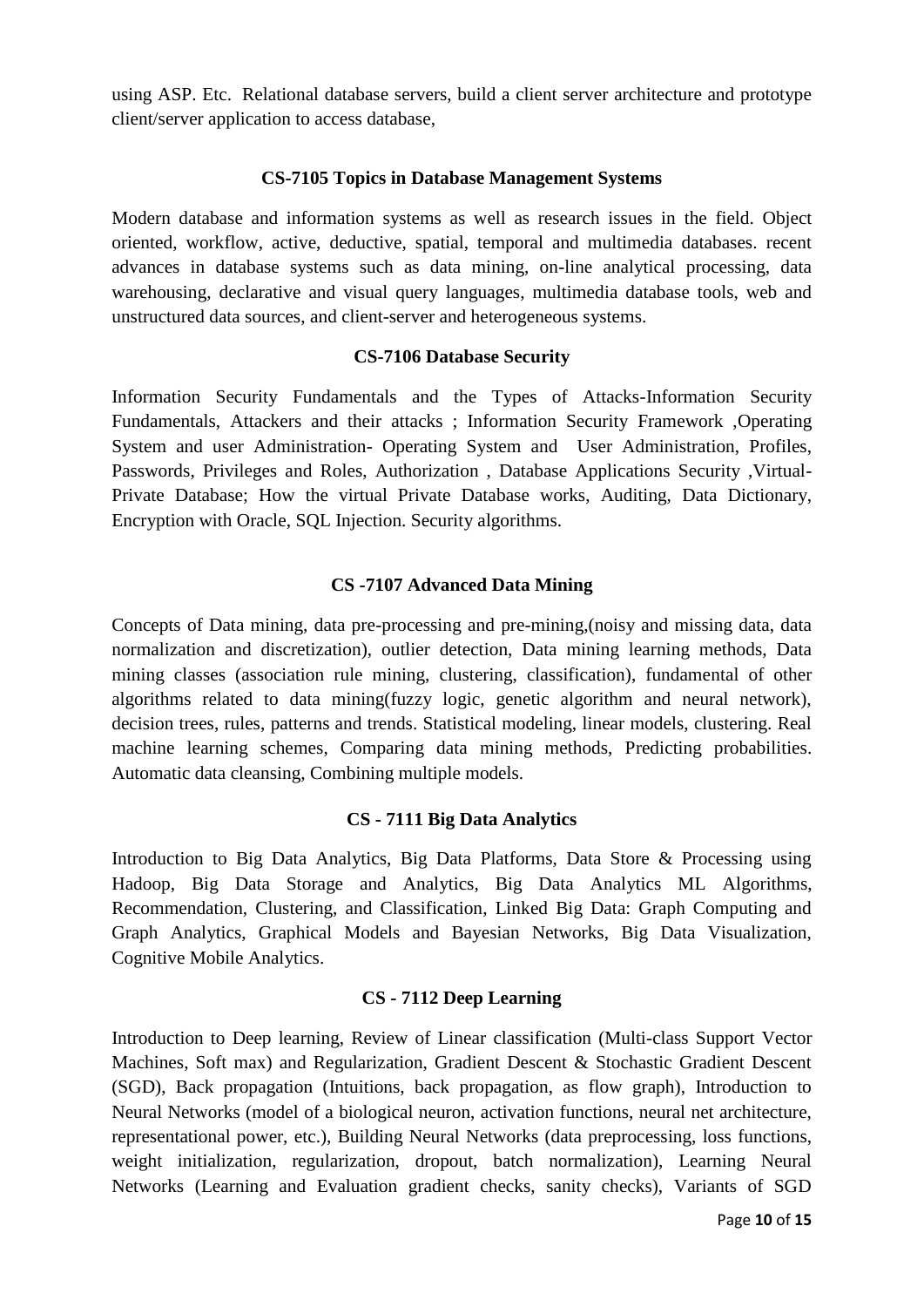(momentum, Adagrad/RMSprop, ADAM), Introduction to Convolutional Neural Networks (CNN) and its components (Convolution and Pooling Layers), Convolutional Neural Network case studies (AlexNet/ZFNet/VGGNet), Understanding and Visualizing Convolutional Neural Networks, Convolutional networks for other visual Recognition Tasks (Localization, Detection, Segmentation, etc.), Transfer Learning and Fine-tuning Convolutional Neural Networks, Introduction to Natural Language Processing (NLP), Learning word and sentences embedding (wordvec, glove, sentvec), Introduction to recurrent networks (RNNs, LSTMS, etc.), Applications of Recurrent neural networks to different NLP tasks (e.g. sentiment analysis, parsing, NER tagging, etc.), Introduction to Reinforcement Learning and QLearning, Deep Q-Networks (DQN) and Game playing using DQN, Introduction to Policy gradients and their applications.

## **CS - 7113 Knowledge Management**

Contemporary issues in managing knowledge, intellectual capital and other intangible asset, understanding measurement issues, framework of knowledge management, processes and cycles involved in their management and the specific issues in managing knowledge based workers and the organizations, knowledge types and knowledge management, key tools and techniques used in knowledge management applications, evaluate major knowledge management issues, knowledge acquisition, assessment, evaluation, organization and dissemination, knowledge generation, knowledge coordination and codification, knowledge transfer and reuse, technologies and knowledge management strategies, recent trend, research challenges and opportunities in knowledge management.

## **CS-7206 Information Retrieval**

Basic Concepts of IR, IR System Block, Diagram. Automatic Text Analysis, Indexing and Classification. Measures of Association.Clustering Algorithms. File Structures. IR Models. Search Strategies. Performance Evaluation.Online IR Systems & Interfaces Standards.Taxonomy and Ontology.Distributed and Parallel IR.Query Processing. Multimedia IR Models & Languages- Data Modeling Techniques to Represent Audio and Visual Document, Query Languages Indexing & Searching- Generic Multimedia Indexing Approach, Query Databases of Multimedia Documents, Display the Results of Multimedia Searches, One Dimensional Time Series, Two Dimensional Color Images, Automatic Feature Extraction. Searching the Web, Challenges, Characterizing the Web, Web Crawlers, Robot Exclusion, Web Data Mining, Metacrawler, Collaborative Filtering, Web Agents (Web Shopping, Bargain Finder...), Latest Development and Economics, Ethical, Legal and Political Issues related to Information Retrieval.

## **CS-7207 Software process Improvement**

Process Modeling and Process Modeling Techniques (Introduction and ETVX), Process Modeling Techniques (IDEF0) Measuring and Analyzing the Current State of Process, CMM and Other process models, CMMI– I, PSP and TSP, Process Changes using PDCA and IDEAL models, Process Assessments, Base-lining, and Benchmarking, Project Management aspects related to process management ,Process Measurement, Process Metrics i.e. Maturity, Management, and Life Cycle Metrics, Fundamentals of Measurement and Experimentation,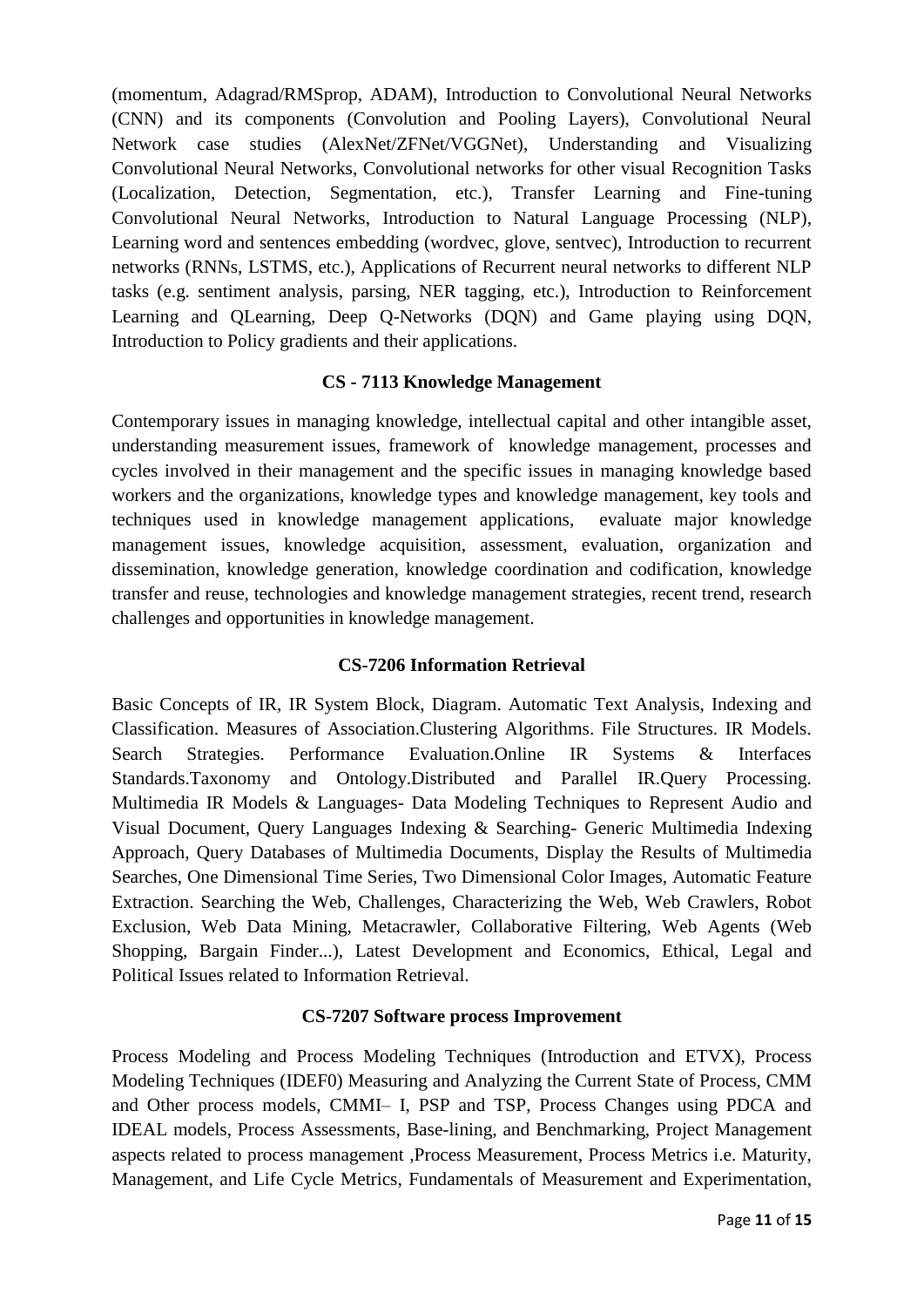GQM and its application to process management and improvement, Introduction to Quality Metrics, Software Engineering Measurements, Advance Topics in Software Process

## **CS-7208 Software Risk Management**

Risk-Management Discovery, Risk-Management Process, Process steps, inputs, and outputs, Methods and tools, reusable process component. Risk-management Infrastructure, Training metrics, establishing a baseline for quantitative process improvement, infrastructure, Risk-Management implementation, standard process, Risk management activities, lifecycle planning, budgeting, scheduling and staffing, Crisis and Control, risk-management evolution stages, Effective and ineffective practices.

## **CS-7209 Software Measurements & Metrics**

Foundations of measurement theory, models of software engineering measurement, software products metrics, software process metrics and measuring management. Measurement theory (overview of software metrics, basics of measurement theory, goal-based framework for software measurement, empirical investigation in software engineering).Software product and process measurements (measuring internal product attributes: size and structure, measuring external product attributes: quality, measuring cost and effort, measuring software reliability, software test metrics, object-oriented metrics) Measurement management.

## **CS-7211 Component Based Software Engineering**

Introduction to CBSE, Reuse, Basic Concepts in CBSE, Modeling components with UML, Open-COM component model, Fractal component model, Component Models and Technology, Component contracts component specification techniques, Component integration and Predictable composition, Service Oriented Computing - Key Concepts and Principles,SOA.

## **CS-7301 Semantic Web**

Knowledge Representation and the Semantic Web, Web Ontology Language OWL, Description logics and classifiers, Description Logics Syntax, Semantics, and reasoning problems, Methods for developing and evaluating anthologies. Common problems and patterns in ontology development, Application development using the OWL API.

## **CS-7303 Cyber Crime and Security**

Security weaknesses and vulnerabilities in network protocols and equipment, Web Traffic – CGI, Penetration testing, Foot printing and Intelligence gathering, Packet Sniffing, Intruders and Malicious code, Denial of Service attacks, VPNs, Intrusion Detection Systems, Packetfilters, Application-Level, DMZ, Encryption techniques, Public Key Infrastructure, Trusted Third Parties, Certificates and C.A's, Digital Signatures and message digests, MD5, SHA,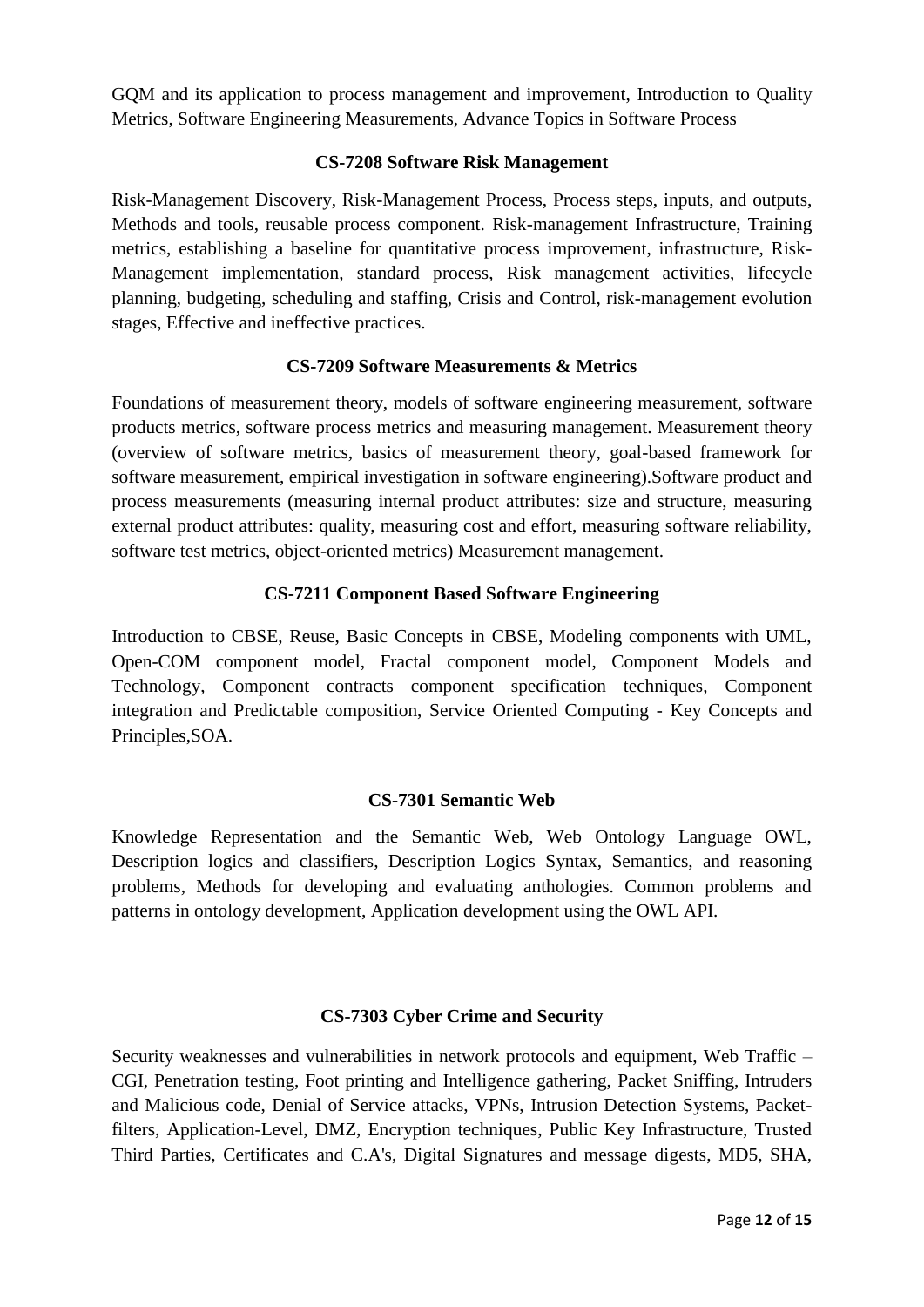HMAC, SSL, IPSec, PGP, S/MIME, WEP/WAA, Rainbow tables, Hashing, Birthday Paradox, Legal issues and Computer Misuse Act.

## **CS-7309 Multimedia Databases**

Multimedia Data, The Human Sensory System and Multimedia, Database Approach for the Management of Multimedia Information, Multimedia Databases, Object-Oriented Multimedia DBMS, SQL and Multimedia, Multimedia Query Specification Language, Querying Multimedia Data, Modeling Multimedia Databases, Using Multimedia Metadata, Multimedia Database Architecture and Performance, Multimedia and the Internet, Quality-ofservice Issues, Dealing with Text Databases, Content-dependent Metadata, Dealing with Image Databases, Dealing with Video Databases, Model for Interactive Retrieval of Videos and Still Images.

## **CS-7310 Web Mining**

Web usage, content, and structure mining, Use of Machine Learning and Computational Intelligence Techniques for web mining and information networks, mining information sites and streams, Web crawling, indexing, ranking and filtering algorithms using content and link analysis summarizing and analyzing web information, mining opinion and reviews, identifying and mining social networks and social media, Applications for searching, classification, recommendation, and Web intelligence.

## **CS-7312 Social Network Analysis**

Nodes, edges, adjacency matrix, one and two-mode networks, node degree, connected components, giant component, average shortest path, diameter, breadth-first search, preferential attachment, betweenness, closeness, eigenvector centrality, network centralization, community clustering, community structure, modularity, overlapping communities, Small world network models, optimization, strategic network formation and search, Contagion, opinion formation, coordination and cooperation, Unusual applications of SNA, SNA and online social networks.

## **CS-7313 Device-To-Device Communication**

Introduction to Device-to-Device (D2D) communications, D2D communication protocols and method, Spectrum allocation in D2D communications, D2D communication architecture, D2D communication features, D2D from 4G to 5G, RRM in D2D, Multi-hop D2D communications, resource management, challenges and advantages in Multi-hop D2D communication, Propagation and neighbor discovery, Security in D2D communication, Applications, IoT in 5G

## **CS-7314 Advanced Cloud Computing**

Cloud Computing Foundations, the motivations for cloud, elastic computing and its advantages, the emerging technologies supported by cloud, types of clouds and cloud providers, cloud infrastructure and virtualization, data center infrastructure and equipment, virtual machines, containers, virtual networks, virtual storage, emergent trends and practices, cloud security, monitoring, automation, orchestration, automated replication and parallelism,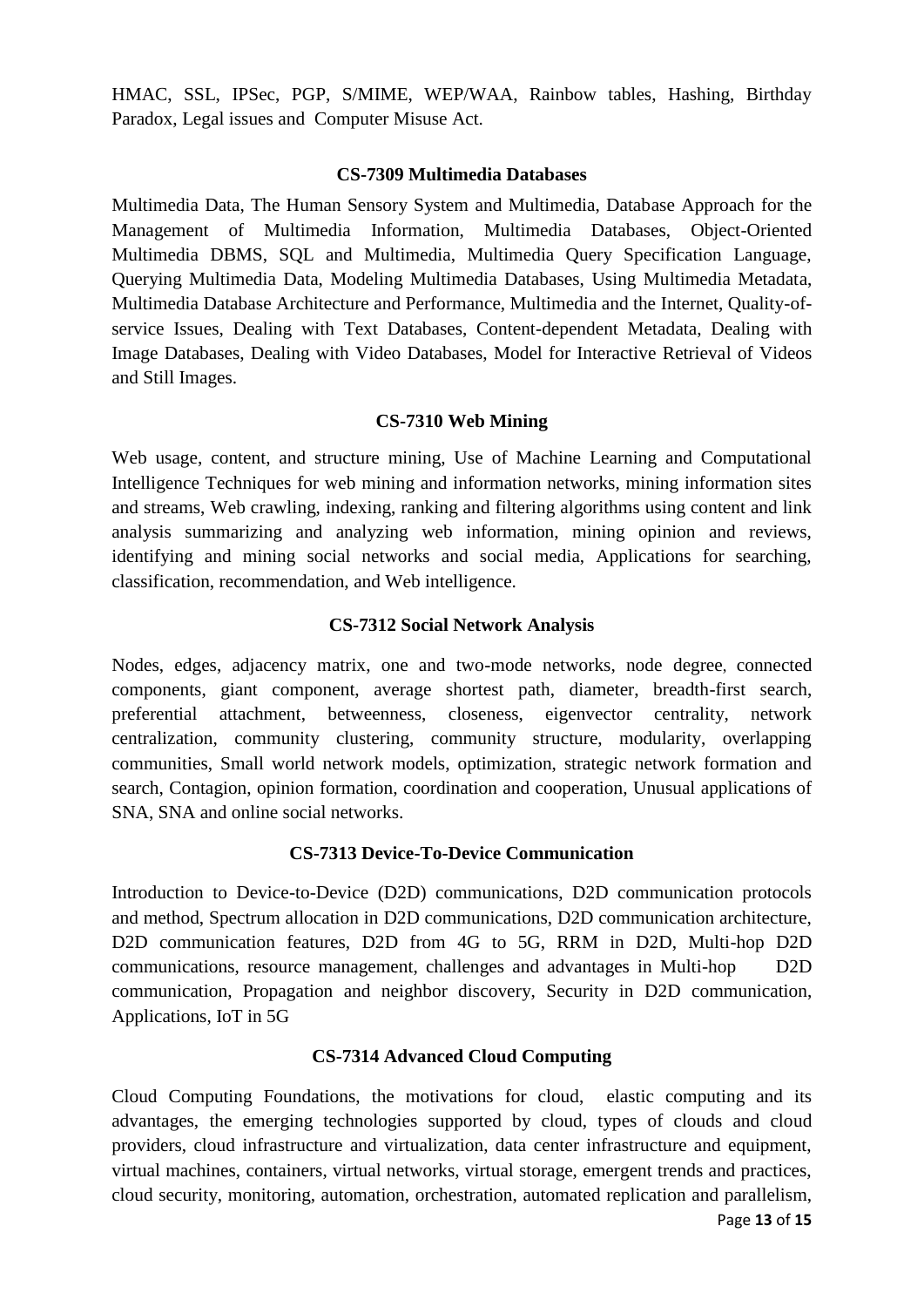managed machine learning systems, cloud programming paradigms, the map reduce paradigm, the role of DevOps, data science case studies and projects

## **CS-7315 Advanced Wireless Networks**

Introduction, Existing Technologies and Topologies, Emergence of Wireless in Data Networks, Wireless Ad-hoc Networks, Wireless Sensor Networks (WSN), Mobile Ad-hoc network (MANET), Vehicular Ad-hoc Network (VANET), Evolution of Networks, Cloud and Mobile Computing, Convergence of Networks and Technologies, Fifth Generation (5G) Networks, 5G Mobile Edge Computing & FOG Computing, 5G Massive Internet of Things (IoT), Social and Environmental Impact of 5G, Challenges for a Modern Wireless Networks, Potential Research Areas in Wireless Networks

## **CS-7316 Advanced Cryptography and Network Security**

Security Trends, Security Attacks, Services and Mechanisms, Block Cipher Algorithms, Stream Cipher Algorithms, Number Theory, Extended Euclid Algorithm, Pseudorandom number generators, Modern Public Key Cryptosystem, Key Exchange algorithms, Rabin Cryptosystem, Hash Function, Message Authentication, Digital Signature, Key Exchange and Management, Cryptographic Hash Function, Secure Hash Algorithm (SHA), Digital Signature Standard (DSS), Cryptanalysis, Time-Memory Trade-off Attack, Identity-based Encryption (IBE), Attribute-based Encryption (ABE), Side-channel attack, The Secure Sockets Layer (SSL), Pretty Good Privacy (PGP), Introduction to Quantum Cryptography, Blockchain, Bitcoin and Cryptocurrency, Internet Security Protocols and Standards Internet Authentication Applications, Wireless Network Security, Kerberos, X.509Authentication Service, Public Key Infrastructure, Web Security, Security in IoT, State-of-the art Topics in Cryptography and Network Security.

## **CS-7317 Advanced Data Communication and Networks**

Advanced concepts in computer networking, protocol design, verification and testing, medium access protocols for next-generation networks, error detection and correction schemes, distributed routing algorithms concepts and mathematical analysis, switching architectures, Quality of service architectures, admission control and scheduling algorithms, flow and congestion control, multi-cast architectures and protocols, network security, and data compression.

## **CS-7318 Mobile and Ubiquitous Computing**

Introduction and objectives of mobile and ubiquitous computing, frameworks and technology integration, core technologies, applications and implications for society, innovative materials, design of new computational artifacts, sensor technology, middleware for fine grained distributed systems, context aware systems, theory of complex systems, artificial intelligence techniques for coordination of behavior (multi agent systems) and new forms of interaction, Specialization in middleware for ubiquitous computing with a bias on support for collaborative applications, context aware functionalities and tangible interfaces, current research challenges in ubiquitous computing.

## **CS-7319 Internet of Things**